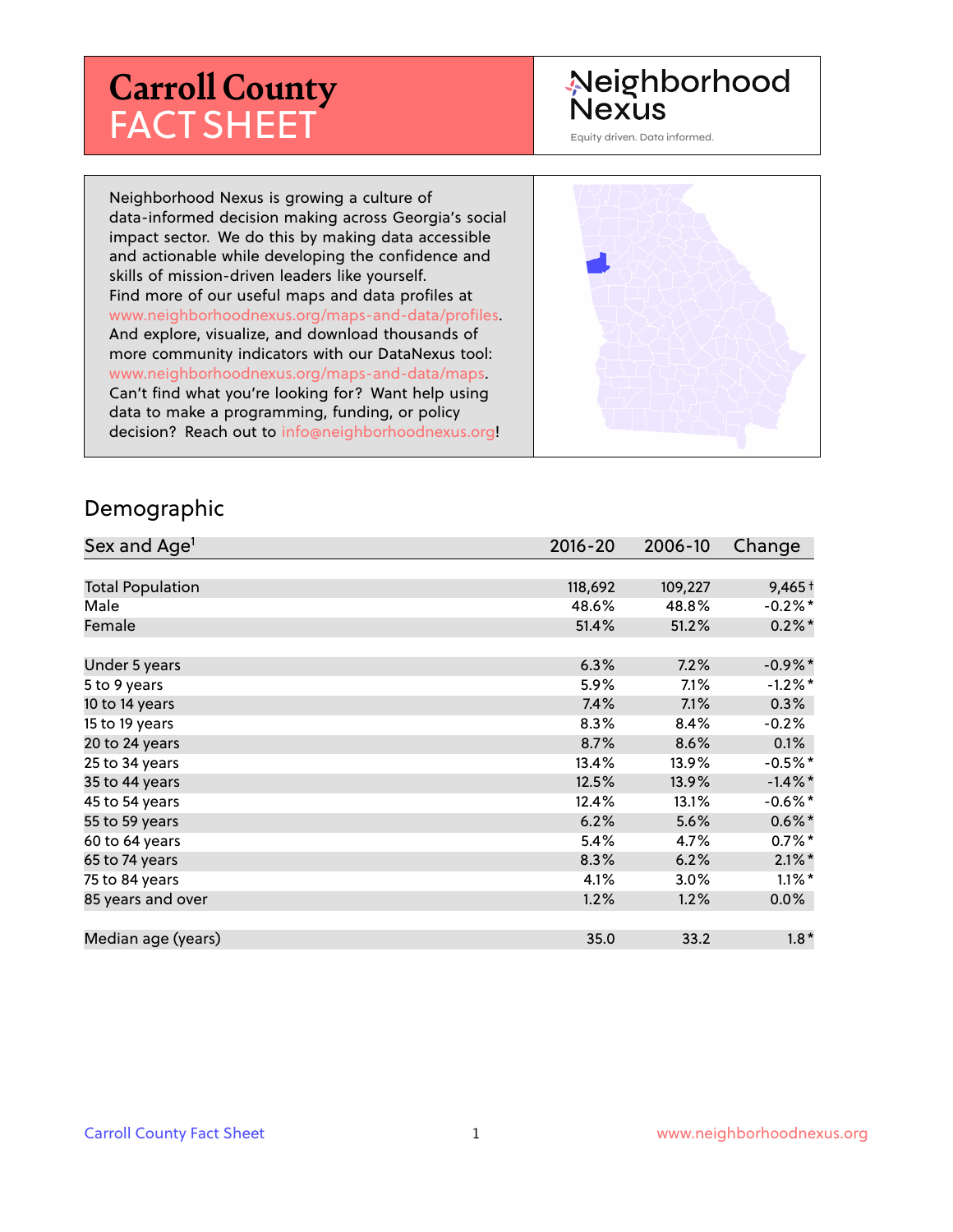## Demographic, continued...

| Race <sup>2</sup>                                            | $2016 - 20$ | 2006-10 | Change     |
|--------------------------------------------------------------|-------------|---------|------------|
| <b>Total population</b>                                      | 118,692     | 109,227 | $9,465+$   |
| One race                                                     | 97.1%       | 98.5%   | $-1.3\%$ * |
| White                                                        | 73.4%       | 77.7%   | $-4.3\%$ * |
| <b>Black or African American</b>                             | 19.6%       | 18.0%   | $1.6\%$ *  |
| American Indian and Alaska Native                            | 0.8%        | 0.2%    | $0.6\%$ *  |
| Asian                                                        | 0.8%        | 0.8%    | $-0.0%$    |
| Native Hawaiian and Other Pacific Islander                   | 0.1%        | 0.0%    | 0.1%       |
| Some other race                                              | 2.5%        | 1.8%    | 0.7%       |
| Two or more races                                            | 2.9%        | 1.5%    | $1.3\%$ *  |
| Race alone or in combination with other race(s) <sup>3</sup> | $2016 - 20$ | 2006-10 | Change     |
| Total population                                             | 118,692     | 109,227 | $9,465+$   |
| White                                                        | 76.1%       | 78.9%   | $-2.8\%$ * |
| <b>Black or African American</b>                             | 20.5%       | 18.9%   | $1.5\%$ *  |
| American Indian and Alaska Native                            | 1.0%        | 0.8%    | 0.2%       |
| Asian                                                        | 1.2%        | 1.0%    | $0.2\%$ *  |
| Native Hawaiian and Other Pacific Islander                   | 0.2%        | 0.0%    | $0.2%$ *   |
| Some other race                                              | 3.9%        | 2.0%    | $1.9\%$ *  |
| Hispanic or Latino and Race <sup>4</sup>                     | $2016 - 20$ | 2006-10 | Change     |
| Total population                                             | 118,692     | 109,227 | $9,465+$   |
| Hispanic or Latino (of any race)                             | 7.0%        | 5.7%    | $1.3%$ †   |
| Not Hispanic or Latino                                       | 93.0%       | 94.3%   | $-1.3%$ +  |
| White alone                                                  | 69.5%       | 73.8%   | $-4.4\%$ * |
| Black or African American alone                              | 19.4%       | 17.9%   | $1.4\%$ *  |
| American Indian and Alaska Native alone                      | 0.4%        | 0.2%    | $0.2%$ *   |
| Asian alone                                                  | 0.8%        | 0.8%    | $-0.0%$    |
| Native Hawaiian and Other Pacific Islander alone             | 0.1%        | 0.0%    | 0.1%       |
| Some other race alone                                        | 1.3%        | 0.1%    | $1.2\%$ *  |
| Two or more races                                            | 1.6%        | 1.3%    | 0.2%       |
| U.S. Citizenship Status <sup>5</sup>                         | $2016 - 20$ | 2006-10 | Change     |
| Foreign-born population                                      | 5,103       | 5,135   | $-32$      |
| Naturalized U.S. citizen                                     | 29.6%       | 26.0%   | 3.6%       |
| Not a U.S. citizen                                           | 70.4%       | 74.0%   | $-3.6%$    |
| Citizen, Voting Age Population <sup>6</sup>                  | $2016 - 20$ | 2006-10 | Change     |
|                                                              |             |         |            |
| Citizen, 18 and over population                              | 87,102      | 77,641  | $9,461*$   |
| Male                                                         | 47.4%       | 47.9%   | $-0.5%$ *  |
| Female                                                       | 52.6%       | 52.1%   | $0.5%$ *   |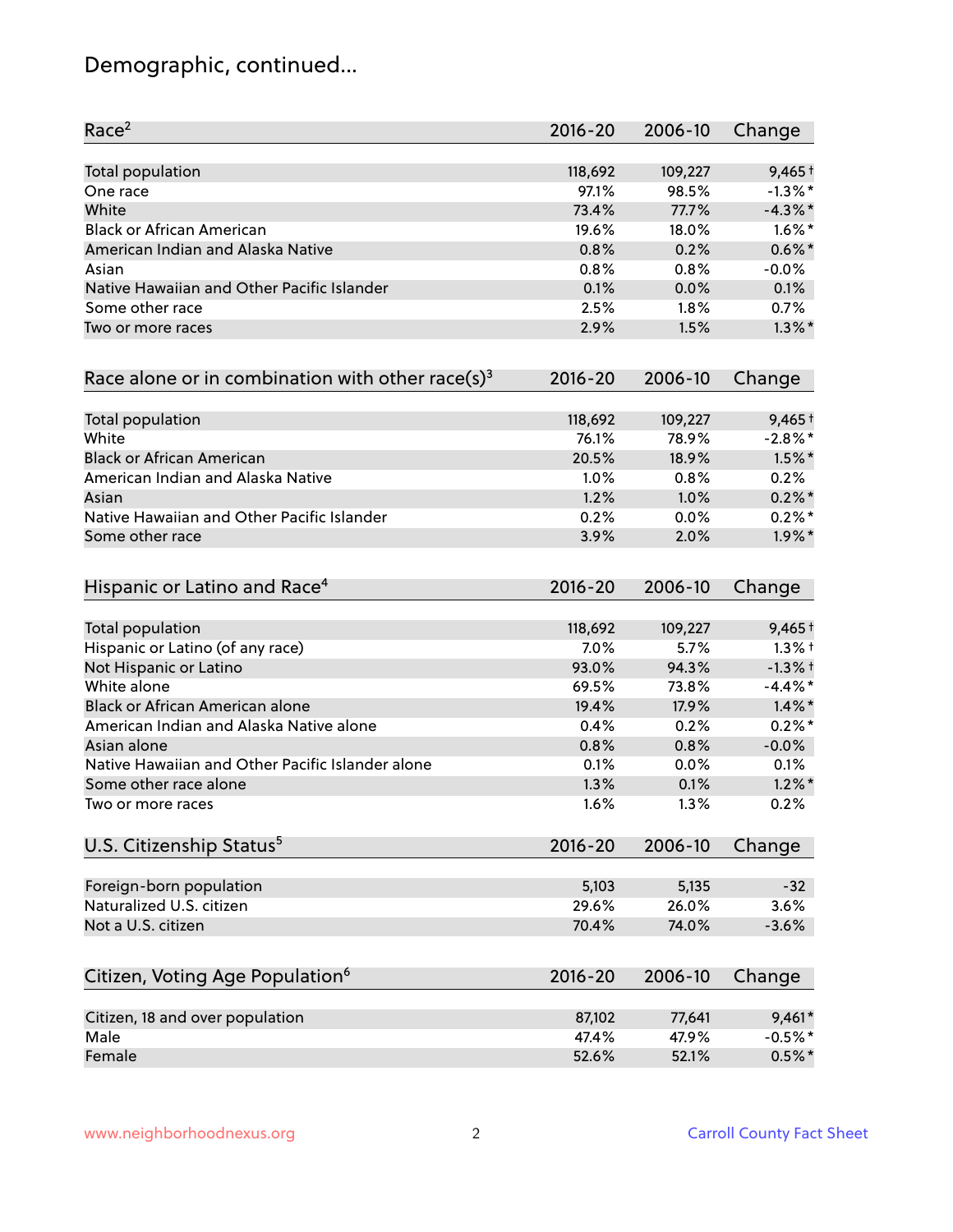#### Economic

| Income <sup>7</sup>                                 | $2016 - 20$ | 2006-10 | Change     |
|-----------------------------------------------------|-------------|---------|------------|
|                                                     |             |         |            |
| All households                                      | 42,196      | 39,421  | $2,775*$   |
| Less than \$10,000                                  | 7.0%        | 9.7%    | $-2.7%$ *  |
| \$10,000 to \$14,999                                | 3.7%        | 6.1%    | $-2.4\%$ * |
| \$15,000 to \$24,999                                | 9.8%        | 11.7%   | $-2.0\%$ * |
| \$25,000 to \$34,999                                | 9.5%        | 11.0%   | $-1.5%$    |
| \$35,000 to \$49,999                                | 13.7%       | 15.6%   | $-1.9%$    |
| \$50,000 to \$74,999                                | 18.7%       | 20.3%   | $-1.6%$    |
| \$75,000 to \$99,999                                | 14.7%       | 12.3%   | $2.4\%$ *  |
| \$100,000 to \$149,999                              | 14.9%       | 9.1%    | $5.8\%$ *  |
| \$150,000 to \$199,999                              | 4.8%        | 2.6%    | $2.2\%$ *  |
| \$200,000 or more                                   | 3.2%        | 1.6%    | $1.6\%$ *  |
| Median household income (dollars)                   | 59,197      | 45,559  | 13,638*    |
| Mean household income (dollars)                     | 71,916      | 56,254  | 15,662*    |
| With earnings                                       | 76.8%       | 80.4%   | $-3.6\%$ * |
| Mean earnings (dollars)                             | 73,354      | 57,557  | 15,797*    |
| <b>With Social Security</b>                         | 33.2%       | 26.4%   | $6.8\%$ *  |
| Mean Social Security income (dollars)               | 18,877      | 15,527  | $3,350*$   |
| With retirement income                              | 18.5%       | 13.3%   | $5.1\%$ *  |
| Mean retirement income (dollars)                    | 25,678      | 19,335  | $6,343*$   |
| With Supplemental Security Income                   | 6.4%        | 4.7%    | $1.8\%$ *  |
| Mean Supplemental Security Income (dollars)         | 10,894      | 8,102   | $2,792*$   |
| With cash public assistance income                  | 2.0%        | 2.0%    | 0.1%       |
| Mean cash public assistance income (dollars)        | 2,777       | 2,444   | 333        |
| With Food Stamp/SNAP benefits in the past 12 months | 14.6%       | 12.6%   | $2.1\%$ *  |
|                                                     |             |         |            |
| Families                                            | 30,239      | 27,962  | $2,277*$   |
| Less than \$10,000                                  | 3.9%        | 6.5%    | $-2.6\%$ * |
| \$10,000 to \$14,999                                | 3.1%        | 3.5%    | $-0.4%$    |
| \$15,000 to \$24,999                                | 6.9%        | 9.7%    | $-2.8\%$ * |
| \$25,000 to \$34,999                                | 8.2%        | 10.6%   | $-2.3\%$ * |
| \$35,000 to \$49,999                                | 13.0%       | 15.8%   | $-2.7\%$ * |
| \$50,000 to \$74,999                                | 18.7%       | 22.6%   | $-4.0\%$ * |
| \$75,000 to \$99,999                                | 17.2%       | 14.8%   | $2.4\%$ *  |
| \$100,000 to \$149,999                              | 18.7%       | 11.3%   | $7.4\%$ *  |
| \$150,000 to \$199,999                              | 6.3%        | 3.2%    | $3.2\%$ *  |
| \$200,000 or more                                   | 4.0%        | 2.0%    | $1.9\%$ *  |
| Median family income (dollars)                      | 69,844      | 53,703  | $16,141*$  |
| Mean family income (dollars)                        | 82,295      | 63,788  | 18,507*    |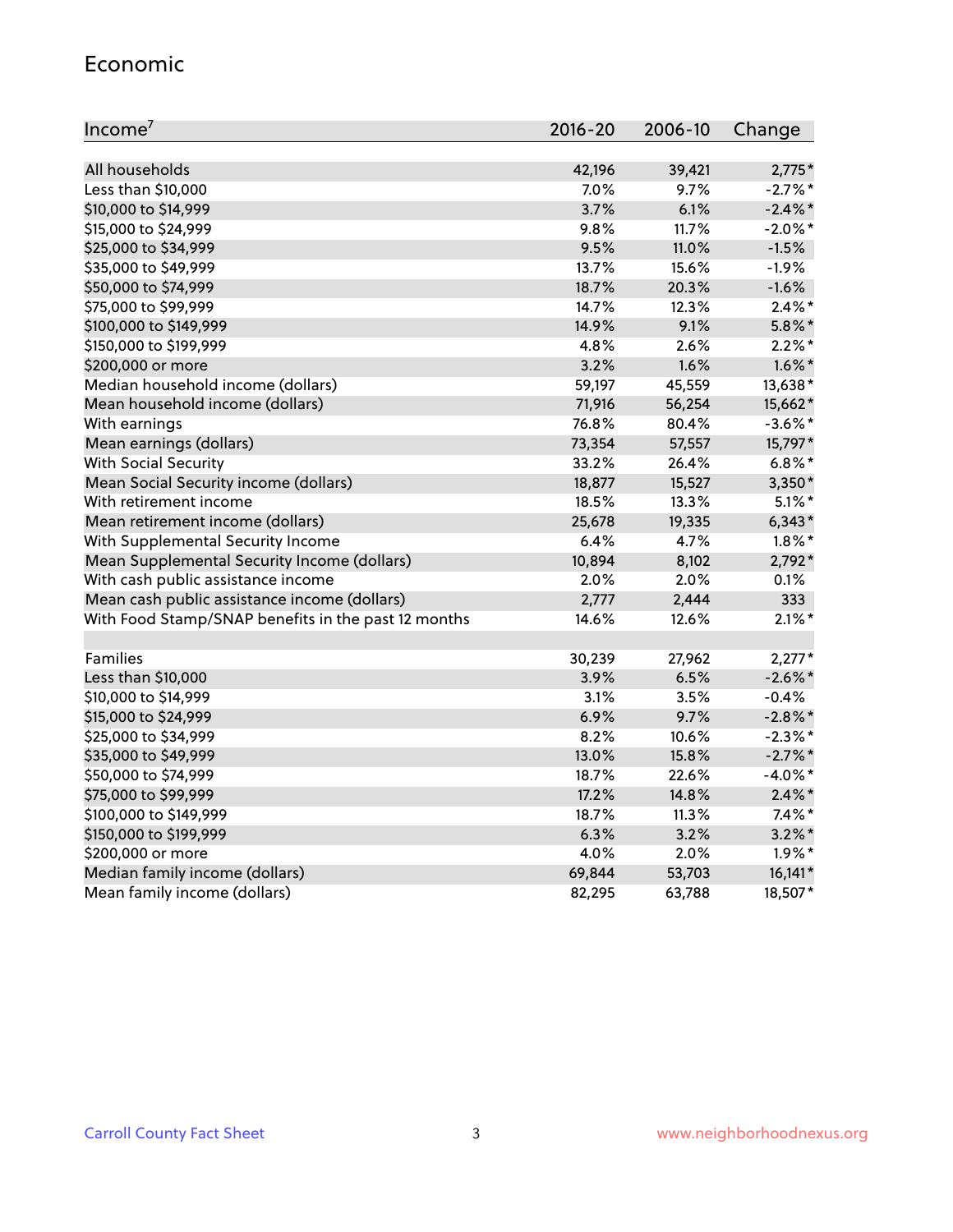### Economic, continued...

| Income, continued <sup>8</sup>                           | $2016 - 20$ | 2006-10 | Change      |
|----------------------------------------------------------|-------------|---------|-------------|
| Nonfamily households                                     | 11,957      | 11,459  | 498         |
|                                                          |             |         |             |
| Median nonfamily income (dollars)                        | 33,580      | 25,693  | 7,887*      |
| Mean nonfamily income (dollars)                          | 39,170      | 34,818  | 4,352*      |
| Median earnings for workers (dollars)                    | 31,368      | 25,334  | $6,034*$    |
| Median earnings for male full-time, year-round workers   | 47,252      | 42,188  | 5,064*      |
| (dollars)                                                |             |         |             |
| Median earnings for female full-time, year-round workers | 37,339      | 32,043  | 5,296*      |
| (dollars)                                                |             |         |             |
| Per capita income (dollars)                              | 26,495      | 20,523  | 5,972*      |
|                                                          |             |         |             |
|                                                          | $2016 - 20$ | 2006-10 |             |
| Families and People Below Poverty Level <sup>9</sup>     |             |         | Change      |
| All families                                             | 11.9%       | 12.5%   | $-0.7%$     |
|                                                          |             |         |             |
| With related children under 18 years                     | 18.6%       | 18.1%   | 0.5%        |
| With related children under 5 years only                 | 19.9%       | 22.5%   | $-2.6%$     |
| Married couple families                                  | 6.0%        | 6.1%    | $-0.1%$     |
| With related children under 18 years                     | 10.2%       | 7.8%    | 2.4%        |
| With related children under 5 years only                 | 2.5%        | 10.6%   | $-8.2\%$ *  |
| Families with female householder, no husband present     | 25.8%       | 37.9%   | $-12.1\%$ * |
| With related children under 18 years                     | 34.3%       | 43.3%   | $-9.0%$     |
| With related children under 5 years only                 | 46.2%       | 48.4%   | $-2.2%$     |
| All people                                               | 16.3%       | 17.3%   | $-1.1%$     |
| Under 18 years                                           | 23.1%       | 20.3%   | 2.8%        |
| Related children under 18 years                          | 22.9%       | 20.0%   | 2.9%        |
| Related children under 5 years                           | 28.9%       | 25.1%   | 3.8%        |
| Related children 5 to 17 years                           | 20.7%       | 17.9%   | 2.8%        |
| 18 years and over                                        | 14.1%       | 16.3%   | $-2.2\%$ *  |
|                                                          |             |         |             |
| 18 to 64 years                                           | 15.0%       | 16.6%   | $-1.6%$     |
| 65 years and over                                        | 10.2%       | 14.4%   | $-4.2%$ *   |
| People in families                                       | 13.9%       | 13.3%   | 0.6%        |
| Unrelated individuals 15 years and over                  | 28.6%       | 38.0%   | $-9.4%$ *   |
|                                                          |             |         |             |
| Non-Hispanic white people                                | 12.5%       | 13.6%   | $-1.1%$     |
| Black or African-American people                         | 22.9%       | 26.4%   | $-3.5%$     |
| Asian people                                             | 37.1%       | 28.7%   | 8.4%        |
| Hispanic or Latino people                                | 31.3%       | 33.4%   | $-2.1%$     |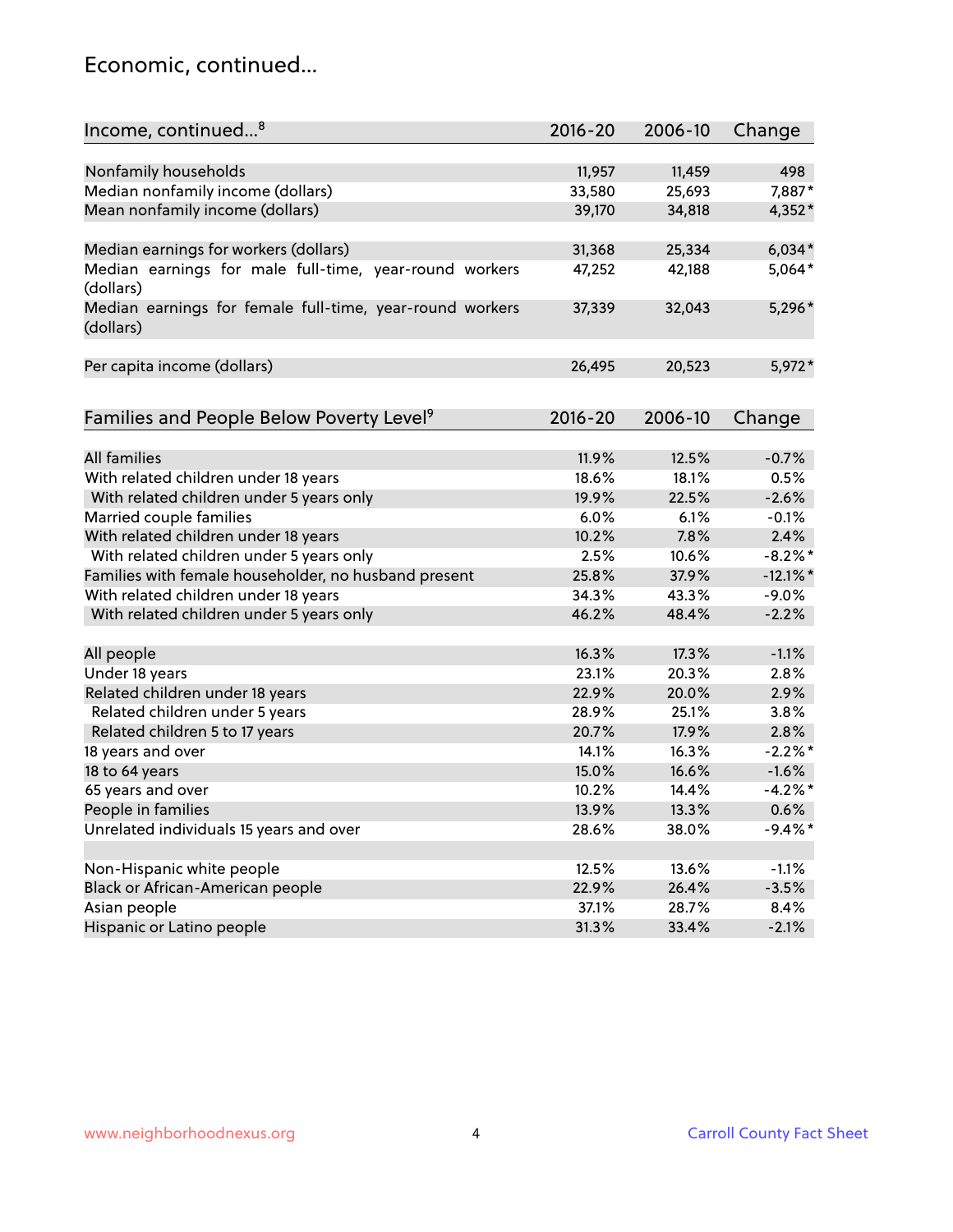## Employment

| Employment Status <sup>10</sup>                                                               | 2010        | 2020    | Change     |
|-----------------------------------------------------------------------------------------------|-------------|---------|------------|
| In Labor Force                                                                                | 54,475      | 51,817  | 51,817     |
| <b>Unemployment Rate</b>                                                                      | 6.4%        | 11.7%   | $-5.3%$    |
| Industry <sup>11</sup>                                                                        | $2016 - 20$ | 2006-10 | Change     |
| Civilian employed population 16 years and over                                                | 53,930      | 48,461  | 5,469*     |
| Agriculture, forestry, fishing and hunting, and mining                                        | 0.9%        | 0.9%    | $-0.0%$    |
| Construction                                                                                  | 7.2%        | 9.7%    | $-2.5%$ *  |
| Manufacturing                                                                                 | 19.2%       | 15.4%   | $3.8\%$ *  |
| Wholesale trade                                                                               | 3.6%        | 4.6%    | $-1.0%$    |
| Retail trade                                                                                  | 10.5%       | 12.6%   | $-2.1\%$ * |
| Transportation and warehousing, and utilities                                                 | 6.7%        | 6.4%    | 0.3%       |
| Information                                                                                   | 1.3%        | 1.5%    | $-0.2%$    |
| Finance and insurance, and real estate and rental and leasing                                 | 4.1%        | 5.1%    | $-1.0\%$ * |
| Professional, scientific, and management, and administrative<br>and waste management services | 8.8%        | 6.7%    | $2.0\%$ *  |
| Educational services, and health care and social assistance                                   | 21.0%       | 20.0%   | 1.0%       |
| Arts, entertainment, and recreation, and accommodation and<br>food services                   | 8.1%        | 8.8%    | $-0.7%$    |
| Other services, except public administration                                                  | 4.8%        | 4.6%    | 0.2%       |
| <b>Public administration</b>                                                                  | 3.8%        | 3.6%    | 0.3%       |
| Occupation <sup>12</sup>                                                                      | $2016 - 20$ | 2006-10 | Change     |
|                                                                                               |             |         |            |
| Civilian employed population 16 years and over                                                | 53,930      | 48,461  | 5,469*     |
| Management, business, science, and arts occupations                                           | 31.4%       | 28.6%   | $2.8\%$ *  |
| Service occupations                                                                           | 15.6%       | 16.2%   | $-0.7%$    |
| Sales and office occupations                                                                  | 22.7%       | 25.1%   | $-2.3%$    |
| Natural<br>resources,<br>construction,<br>and<br>maintenance<br>occupations                   | 10.6%       | 11.7%   | $-1.1%$    |
| Production, transportation, and material moving occupations                                   | 19.7%       | 18.4%   | 1.3%       |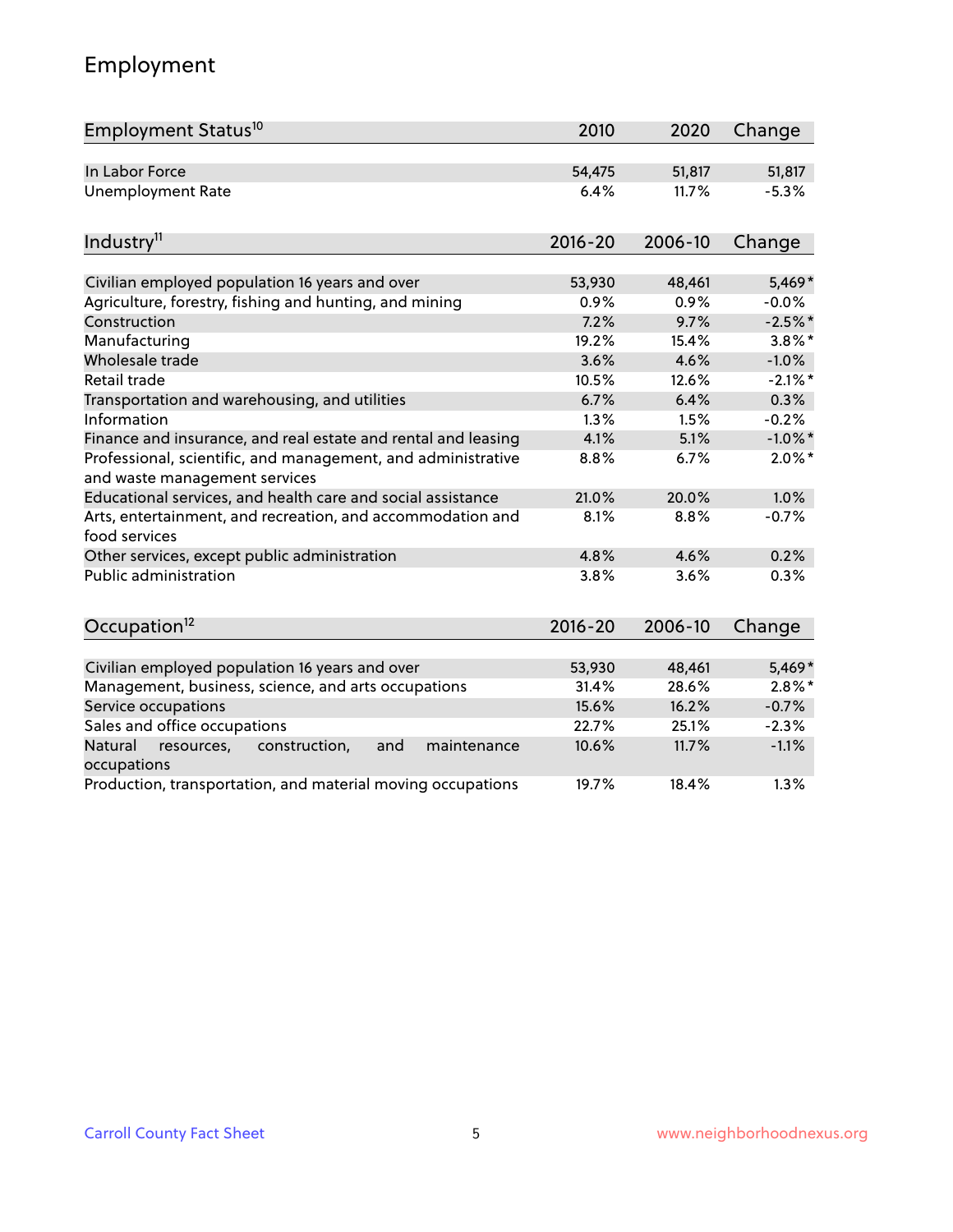## Employment, continued...

| Class of Worker <sup>13</sup>                                   | $2016 - 20$     | 2006-10         | Change           |
|-----------------------------------------------------------------|-----------------|-----------------|------------------|
| Civilian employed population 16 years and over                  | 53,930          | 48,461          | 5,469*           |
| Private wage and salary workers                                 | 81.4%           | 78.2%           | $3.3\%$ *        |
| Government workers                                              | 13.2%           | 15.9%           | $-2.7\%$ *       |
| Self-employed in own not incorporated business workers          | 5.1%            | 5.7%            | $-0.5%$          |
| <b>Unpaid family workers</b>                                    | 0.2%            | 0.2%            | 0.0%             |
| Job Flows <sup>14</sup>                                         | 2019            | 2010            | Change           |
|                                                                 |                 |                 |                  |
| Total Jobs in county                                            | 42,321          | 36,298          | 6,023            |
| Held by residents of county                                     | 46.4%           | 47.2%           | $-0.7%$          |
| Held by non-residents of county                                 | 53.6%           | 52.8%           | 0.7%             |
| Jobs by Industry Sector <sup>15</sup>                           | 2019            | 2010            | Change           |
| Total Jobs in county                                            | 42,321          | 36,298          | 6,023            |
| <b>Goods Producing sectors</b>                                  | 26.4%           | 25.4%           | 1.0%             |
| Trade, Transportation, and Utilities sectors                    | 16.6%           | 16.5%           | 0.1%             |
| All Other Services sectors                                      | 57.0%           | 58.1%           | $-1.1%$          |
|                                                                 |                 |                 |                  |
| Total Jobs in county held by county residents                   | 19,656          | 17,120          | 2,536            |
| <b>Goods Producing sectors</b>                                  | 28.6%           | 25.7%           | 3.0%             |
| Trade, Transportation, and Utilities sectors                    | 11.1%           | 11.0%           | 0.2%             |
| All Other Services sectors                                      | 60.2%           | 63.4%           | $-3.1%$          |
| Jobs by Earnings <sup>16</sup>                                  | 2019            | 2010            | Change           |
|                                                                 |                 |                 |                  |
| Total Jobs in county<br>Jobs with earnings \$1250/month or less | 42,321<br>23.4% | 36,298<br>25.2% | 6,023<br>$-1.8%$ |
|                                                                 | 35.0%           | 45.1%           |                  |
| Jobs with earnings \$1251/month to \$3333/month                 |                 |                 | $-10.1%$         |
| Jobs with earnings greater than \$3333/month                    | 41.6%           | 29.7%           | 11.9%            |
| Total Jobs in county held by county residents                   | 19,656          | 17,120          | 2,536            |
| Jobs with earnings \$1250/month or less                         | 21.4%           | 25.3%           | $-3.9%$          |
| Jobs with earnings \$1251/month to \$3333/month                 | 36.2%           | 44.1%           | -7.9%            |
| Jobs with earnings greater than \$3333/month                    | 42.4%           | 30.6%           | 11.8%            |
| Jobs by Age of Worker <sup>17</sup>                             |                 | 2010            | Change           |
|                                                                 | 2019            |                 |                  |
| Total Jobs in county                                            | 42,321          | 36,298          | 6,023            |
| Jobs with workers age 29 or younger                             | 27.0%           | 24.7%           | 2.3%             |
| Jobs with workers age 30 to 54                                  | 53.3%           | 58.1%           | $-4.8%$          |
| Jobs with workers age 55 or older                               | 19.7%           | 17.2%           | 2.5%             |
|                                                                 |                 |                 |                  |
| Total Jobs in county held by county residents                   | 19,656          | 17,120          | 2,536            |
| Jobs with workers age 29 or younger                             | 26.1%           | 23.2%           | 3.0%             |
| Jobs with workers age 30 to 54                                  | 53.4%           | 58.1%           | $-4.7%$          |
| Jobs with workers age 55 or older                               | 20.5%           | 18.7%           | 1.7%             |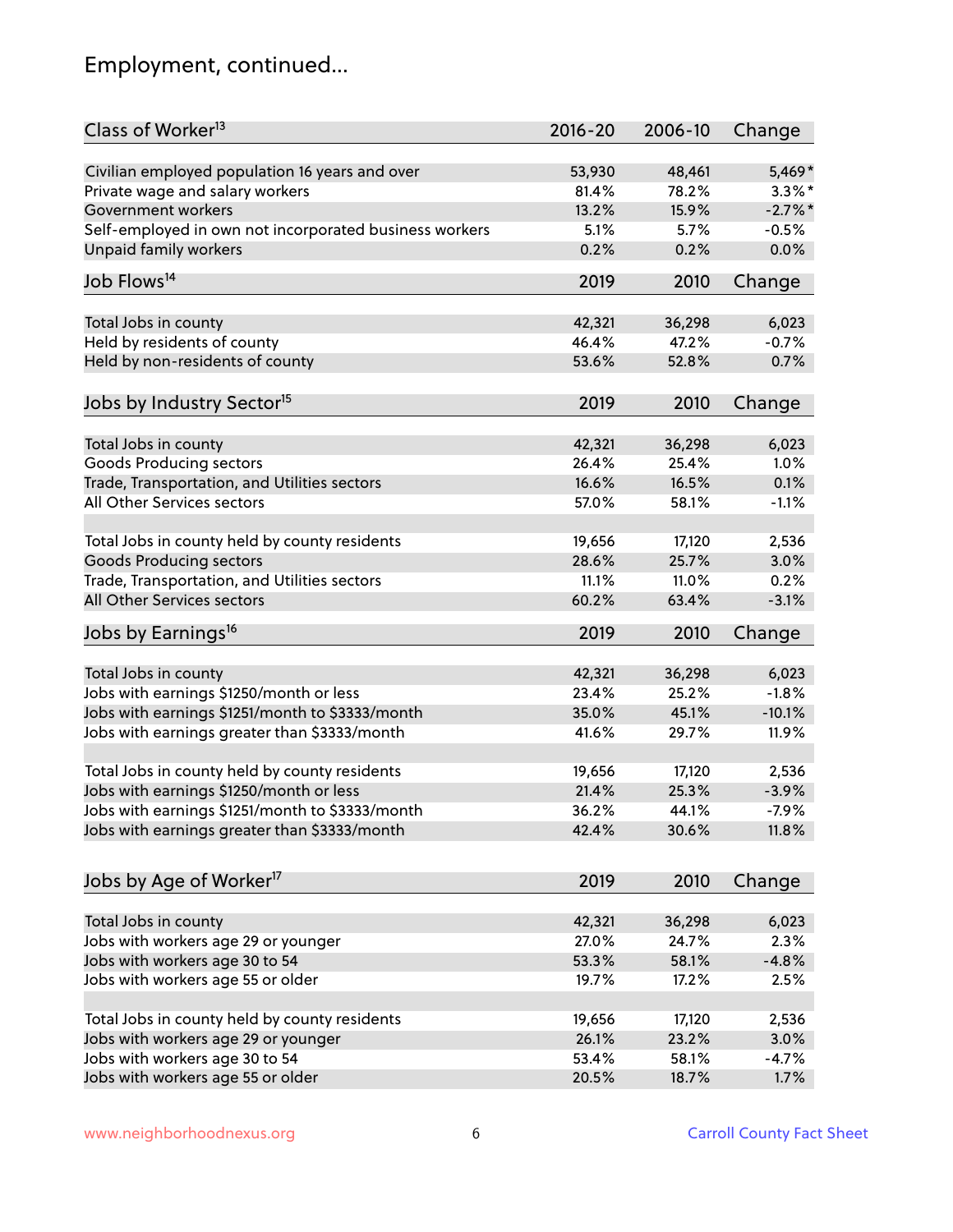#### Education

| Early Learning <sup>18</sup>                        |             |         | 2022       |
|-----------------------------------------------------|-------------|---------|------------|
| Licensed Capacity of Early Learning Centers         |             |         | 2,580      |
| Licenced capacity per 1,000 children ages 0-4       |             |         | 332.7      |
| School Enrollment <sup>19</sup>                     | 2022        | 2010    |            |
|                                                     |             |         | Change     |
| <b>Enrolled in Public School</b>                    | 20,840      | 19,242  | 1,598      |
| White                                               | 57.2%       | 64.1%   | $-6.9%$    |
| <b>Black or African-American</b>                    | 21.5%       | 21.4%   | 0.2%       |
| Asian                                               | 0.9%        | 0.6%    | 0.3%       |
| Native American                                     | 0.2%        | 0.3%    | $-0.2%$    |
| Pacific Islander                                    | 0.0%        | 0.0%    | 0.0%       |
| <b>Biracial or Multi-Racial</b>                     | 6.3%        | 5.6%    | 0.7%       |
| Hispanic or Latino                                  | 13.8%       | 7.7%    | 6.1%       |
| Georgia Milestones: 3rd Grade Reading <sup>20</sup> |             |         | 2019       |
|                                                     |             |         |            |
| <b>Number of Students Tested</b>                    |             |         | 1,482      |
| Proficient or Distinguished                         |             |         | 46.2%      |
| Georgia Milestones: 8th Grade Math <sup>21</sup>    |             |         | 2019       |
| Number of Students Tested                           |             |         | 1,433      |
| Proficient or Distinguished                         |             |         | 46.1%      |
| Graduation Rates <sup>22</sup>                      | 2021        | 2012    |            |
|                                                     |             |         | Change     |
| Cohort                                              | 1,458       | 1,361   | 97         |
| <b>High School Graduation Rate</b>                  | 92.7%       | 78.7%   | 14.0%      |
|                                                     |             |         |            |
| Educational Attainment <sup>23</sup>                | $2016 - 20$ | 2006-10 | Change     |
|                                                     |             |         |            |
| Population 25 years and over                        | 75,307      | 67,183  | 8,124*     |
| Less than 9th grade                                 | 4.4%        | 7.4%    | $-3.0\%$ * |
| 9th to 12th grade, no diploma                       | 10.6%       | 13.8%   | $-3.2\%$ * |
| High school graduate (includes equivalency)         | 33.4%       | 35.1%   | $-1.7%$    |
| Some college, no degree                             | 23.0%       | 19.8%   | $3.2\%$ *  |
| Associate's degree                                  | 6.6%        | 5.7%    | $0.9\%$    |
| Bachelor's degree                                   | 14.5%       | 11.5%   | $2.9\%$ *  |
| Graduate or professional degree                     | 7.6%        | 6.7%    | $0.9\%*$   |
| Percent high school graduate or higher              | 85.0%       | 78.8%   | $6.2%$ *   |
| Percent bachelor's degree or higher                 | 22.1%       | 18.3%   | $3.8\%$ *  |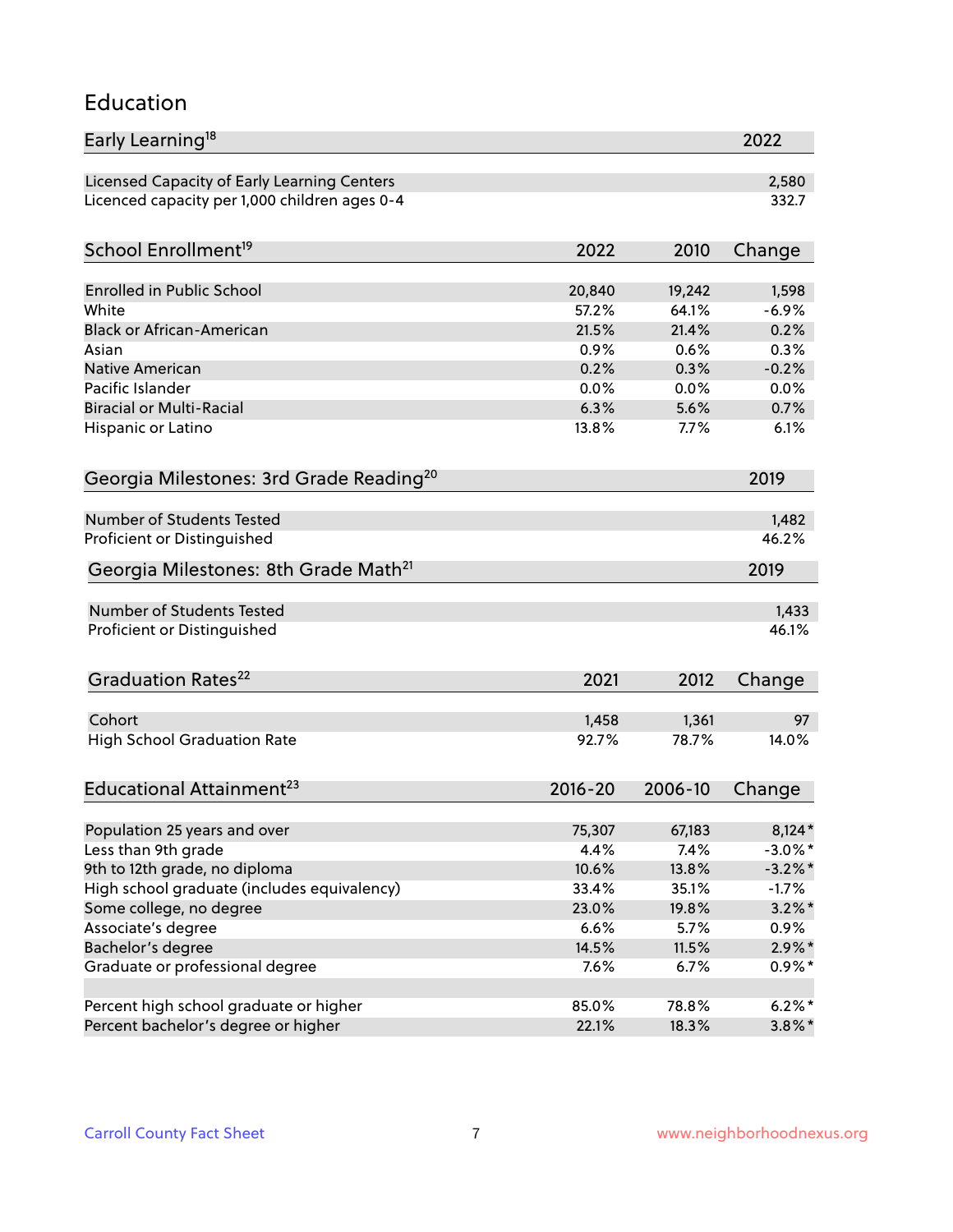### Housing

| Households by Type <sup>24</sup>                     | 2016-20     | 2006-10 | Change     |
|------------------------------------------------------|-------------|---------|------------|
|                                                      |             |         |            |
| <b>Total households</b>                              | 42,196      | 39,421  | $2,775*$   |
| Family households (families)                         | 71.7%       | 70.9%   | 0.7%       |
| With own children under 18 years                     | 30.4%       | 33.3%   | $-2.9%$ *  |
| Married-couple family                                | 49.5%       | 53.0%   | $-3.4\%$ * |
| With own children of the householder under 18 years  | 18.9%       | 23.1%   | $-4.2\%$ * |
| Male householder, no wife present, family            | 5.9%        | 4.7%    | $1.3\%$ *  |
| With own children of the householder under 18 years  | 2.6%        | 1.8%    | $0.8\%$ *  |
| Female householder, no husband present, family       | 16.2%       | 13.3%   | $2.9\%$ *  |
| With own children of the householder under 18 years  | 8.9%        | 8.3%    | 0.6%       |
| Nonfamily households                                 | 28.3%       | 29.1%   | $-0.7%$    |
| Householder living alone                             | 22.3%       | 22.6%   | $-0.4%$    |
| 65 years and over                                    | 9.4%        | 7.4%    | $2.0\%$ *  |
|                                                      |             |         |            |
| Households with one or more people under 18 years    | 34.9%       | 37.9%   | $-3.0\%$ * |
| Households with one or more people 65 years and over | 29.0%       | 20.2%   | $8.8\%$ *  |
|                                                      |             |         |            |
| Average household size                               | 2.73        | 2.70    | 0.03       |
| Average family size                                  | 3.19        | 3.18    | 0.01       |
|                                                      |             |         |            |
| Housing Occupancy <sup>25</sup>                      | $2016 - 20$ | 2006-10 | Change     |
|                                                      |             |         |            |
| Total housing units                                  | 45,699      | 44,431  | $1,268*$   |
| Occupied housing units                               | 92.3%       | 88.7%   | $3.6\%$ *  |
| Vacant housing units                                 | 7.7%        | 11.3%   | $-3.6\%$ * |
|                                                      |             |         |            |
| Homeowner vacancy rate                               | 1.2         | 3.5     | $-2.3*$    |
| Rental vacancy rate                                  | 3.1         | 8.3     | $-5.2*$    |
|                                                      |             |         |            |
| Units in Structure <sup>26</sup>                     |             |         |            |
|                                                      | $2016 - 20$ | 2006-10 | Change     |
| Total housing units                                  | 45,699      | 44,431  | $1,268*$   |
| 1-unit, detached                                     | 72.8%       | 71.8%   | 1.0%       |
| 1-unit, attached                                     | 2.0%        | 2.1%    | $-0.1%$    |
| 2 units                                              | 3.0%        | 2.5%    | 0.5%       |
| 3 or 4 units                                         | 2.7%        | 2.9%    | $-0.1%$    |
| 5 to 9 units                                         | 3.5%        | 3.9%    | $-0.4%$    |
|                                                      |             |         |            |
| 10 to 19 units<br>20 or more units                   | 1.7%        | 2.7%    | $-1.0\%$ * |
| Mobile home                                          | 2.7%        | 2.1%    | 0.6%       |
|                                                      | 11.5%       | 12.0%   | $-0.5%$    |
| Boat, RV, van, etc.                                  | 0.0%        | 0.0%    | $-0.0\%$   |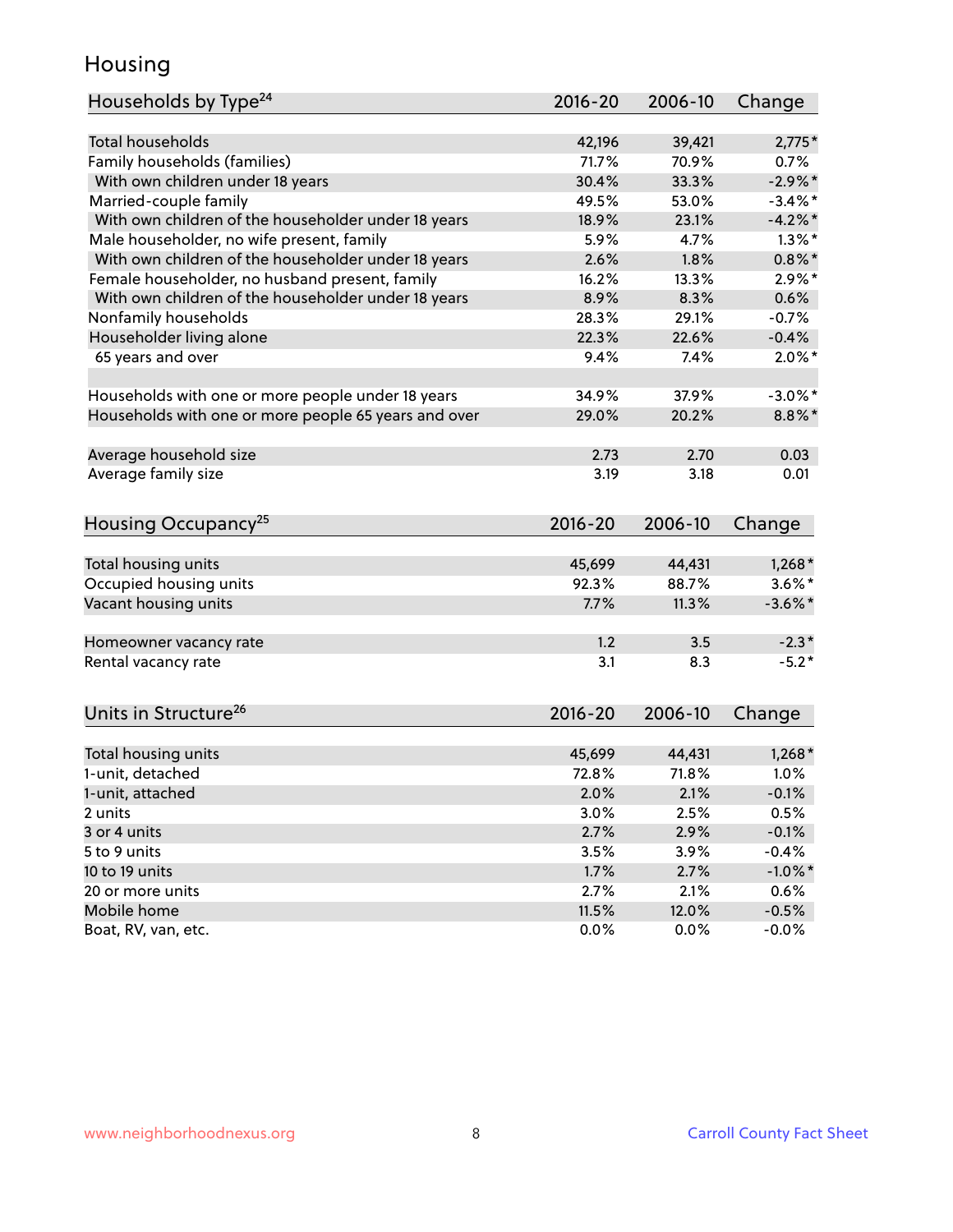## Housing, Continued...

| Year Structure Built <sup>27</sup>             | 2016-20     | 2006-10 | Change      |
|------------------------------------------------|-------------|---------|-------------|
| Total housing units                            | 45,699      | 44,431  | $1,268*$    |
| Built 2014 or later                            | 1.8%        | (X)     | (X)         |
| Built 2010 to 2013                             | 0.9%        | (X)     | (X)         |
| Built 2000 to 2009                             | 25.6%       | 26.1%   | $-0.5%$     |
| Built 1990 to 1999                             | 19.8%       | 19.3%   | 0.5%        |
| Built 1980 to 1989                             | 17.6%       | 17.1%   | 0.5%        |
| Built 1970 to 1979                             | 14.4%       | 16.1%   | $-1.8%$     |
| Built 1960 to 1969                             | 7.2%        | 7.4%    | $-0.2%$     |
| Built 1950 to 1959                             | 3.8%        | 5.1%    | $-1.3\%$ *  |
| Built 1940 to 1949                             | 3.2%        | 3.4%    | $-0.2%$     |
| Built 1939 or earlier                          | 5.6%        | 5.6%    | 0.0%        |
| Housing Tenure <sup>28</sup>                   | $2016 - 20$ | 2006-10 | Change      |
| Occupied housing units                         | 42,196      | 39,421  | $2,775*$    |
| Owner-occupied                                 | 68.8%       | 68.0%   | 0.8%        |
| Renter-occupied                                | 31.2%       | 32.0%   | $-0.8%$     |
| Average household size of owner-occupied unit  | 2.77        | 2.72    | $0.05*$     |
| Average household size of renter-occupied unit | 2.65        | 2.65    | 0.00        |
| Residence 1 Year Ago <sup>29</sup>             | $2016 - 20$ | 2006-10 | Change      |
| Population 1 year and over                     | 117,204     | 107,535 | $9,669*$    |
| Same house                                     | 82.4%       | 78.6%   | $3.8\%$ *   |
| Different house in the U.S.                    | 17.2%       | 21.0%   | $-3.8\%$ *  |
| Same county                                    | 8.9%        | 13.5%   | $-4.6\%$ *  |
| Different county                               | 8.3%        | 7.4%    | 0.8%        |
| Same state                                     | 5.8%        | 4.9%    | 0.9%        |
| Different state                                | 2.5%        | 2.5%    | $-0.1%$     |
| Abroad                                         | 0.4%        | 0.5%    | $-0.1%$     |
| Value of Housing Unit <sup>30</sup>            | 2016-20     | 2006-10 | Change      |
| Owner-occupied units                           | 29,043      | 26,806  | $2,237*$    |
| Less than \$50,000                             | 7.4%        | 7.7%    | $-0.3%$     |
| \$50,000 to \$99,999                           | 18.5%       | 18.3%   | 0.2%        |
| \$100,000 to \$149,999                         | 25.3%       | 29.0%   | $-3.7%$ *   |
| \$150,000 to \$199,999                         | 19.3%       | 21.1%   | $-1.8%$     |
| \$200,000 to \$299,999                         | 15.6%       | 12.1%   | $3.5%$ *    |
| \$300,000 to \$499,999                         | 10.5%       | 8.1%    | $2.4\%$ *   |
| \$500,000 to \$999,999                         | 3.0%        | 3.0%    | $-0.0%$     |
| \$1,000,000 or more                            | 0.3%        | 0.6%    | $-0.3%$     |
| Median (dollars)                               | 147,400     | 139,900 | $7,500*$    |
| Mortgage Status <sup>31</sup>                  | $2016 - 20$ | 2006-10 | Change      |
| Owner-occupied units                           | 29,043      | 26,806  | $2,237*$    |
| Housing units with a mortgage                  | 59.3%       | 71.7%   | $-12.3\%$ * |
| Housing units without a mortgage               | 40.7%       | 28.3%   | 12.3%*      |
|                                                |             |         |             |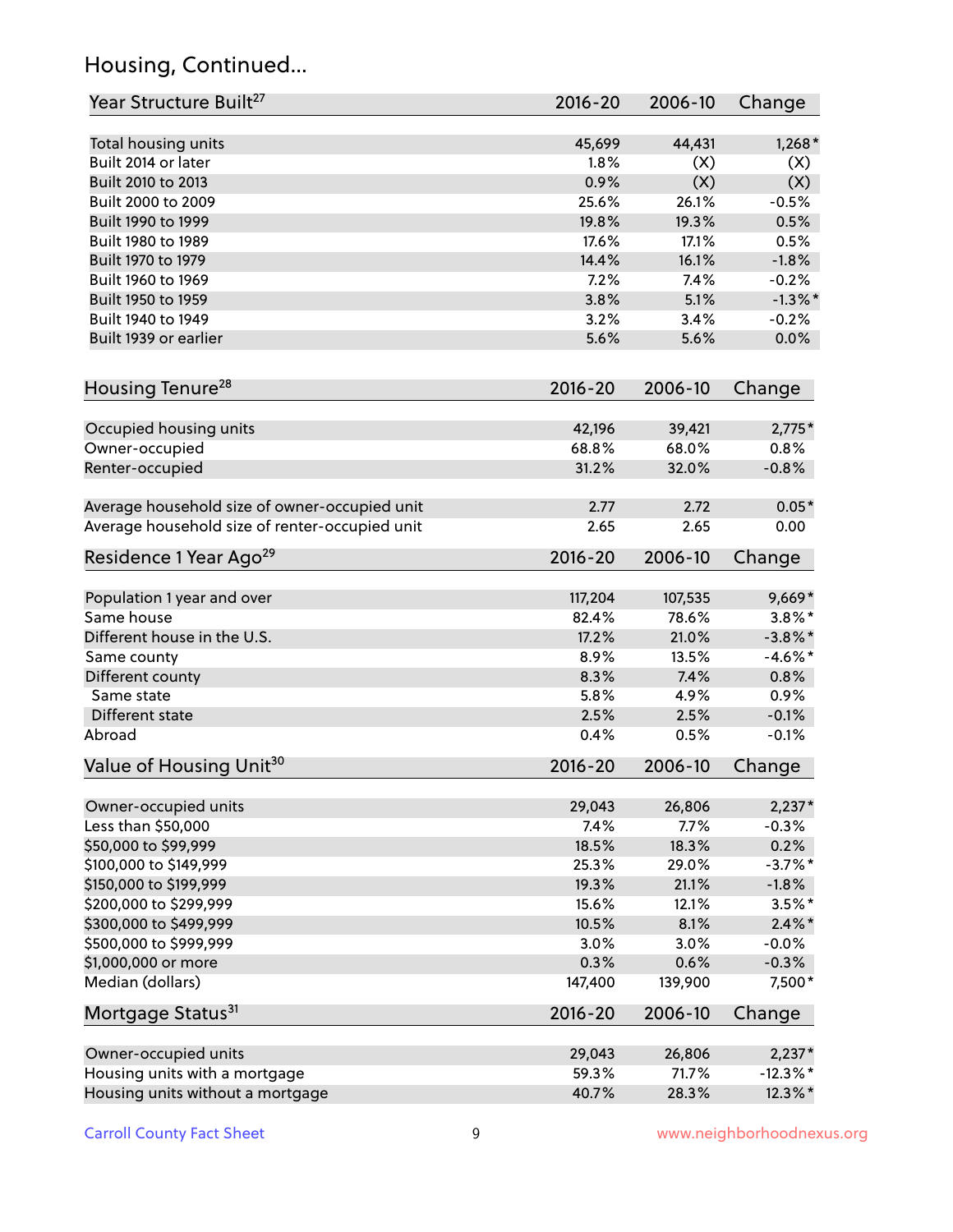## Housing, Continued...

| Selected Monthly Owner Costs <sup>32</sup>                                            | 2016-20     | 2006-10 | Change     |
|---------------------------------------------------------------------------------------|-------------|---------|------------|
| Housing units with a mortgage                                                         | 17,232      | 19,215  | $-1,983*$  |
| Less than \$300                                                                       | 0.1%        | 0.1%    | 0.0%       |
| \$300 to \$499                                                                        | 1.2%        | 1.7%    | $-0.4%$    |
| \$500 to \$999                                                                        | 32.4%       | 29.0%   | 3.4%       |
| \$1,000 to \$1,499                                                                    | 38.6%       | 39.1%   | $-0.5%$    |
| \$1,500 to \$1,999                                                                    | 19.2%       | 17.9%   | 1.2%       |
| \$2,000 to \$2,999                                                                    | 7.0%        | 8.6%    | $-1.6%$    |
| \$3,000 or more                                                                       | 1.5%        | 3.6%    | $-2.1\%$ * |
| Median (dollars)                                                                      | 1,165       | 1,208   | $-43*$     |
| Housing units without a mortgage                                                      | 11,811      | 7,591   | 4,220*     |
| Less than \$150                                                                       | 3.2%        | 3.0%    | 0.2%       |
| \$150 to \$249                                                                        | 18.2%       | 17.9%   | 0.3%       |
| \$250 to \$349                                                                        | 23.0%       | 28.9%   | $-5.9\%$ * |
| \$350 to \$499                                                                        | 29.2%       | 31.9%   | $-2.7%$    |
| \$500 to \$699                                                                        | 17.5%       | 12.0%   | $5.5%$ *   |
| \$700 or more                                                                         | 8.8%        | 6.3%    | $2.6\%$ *  |
| Median (dollars)                                                                      | 378         | 351     | $27*$      |
| Selected Monthly Owner Costs as a Percentage of<br>Household Income <sup>33</sup>     | $2016 - 20$ | 2006-10 | Change     |
| Housing units with a mortgage (excluding units where<br>SMOCAPI cannot be computed)   | 17,093      | 19,107  | $-2,014*$  |
| Less than 20.0 percent                                                                | 52.5%       | 36.4%   | 16.1%*     |
| 20.0 to 24.9 percent                                                                  | 15.5%       | 16.7%   | $-1.2%$    |
| 25.0 to 29.9 percent                                                                  | 8.5%        | 12.7%   | $-4.2\%$ * |
| 30.0 to 34.9 percent                                                                  | 4.9%        | 7.9%    | $-3.0\%$ * |
| 35.0 percent or more                                                                  | 18.5%       | 26.3%   | $-7.7\%$ * |
| Not computed                                                                          | 139         | 108     | 31         |
| Housing unit without a mortgage (excluding units where<br>SMOCAPI cannot be computed) | 11,690      | 7,459   | 4,231*     |
| Less than 10.0 percent                                                                | 63.1%       | 39.6%   | 23.5%*     |
| 10.0 to 14.9 percent                                                                  | 15.1%       | 22.6%   | $-7.5%$ *  |
| 15.0 to 19.9 percent                                                                  | 8.0%        | 9.4%    | $-1.4%$    |
| 20.0 to 24.9 percent                                                                  | 4.2%        | 7.3%    | $-3.1\%$ * |
| 25.0 to 29.9 percent                                                                  | 1.4%        | 5.7%    | $-4.3\%$ * |
| 30.0 to 34.9 percent                                                                  | 1.3%        | 3.8%    | $-2.5%$ *  |
| 35.0 percent or more                                                                  | 6.9%        | 11.5%   | $-4.6\%$ * |
| Not computed                                                                          | 121         | 132     | $-11$      |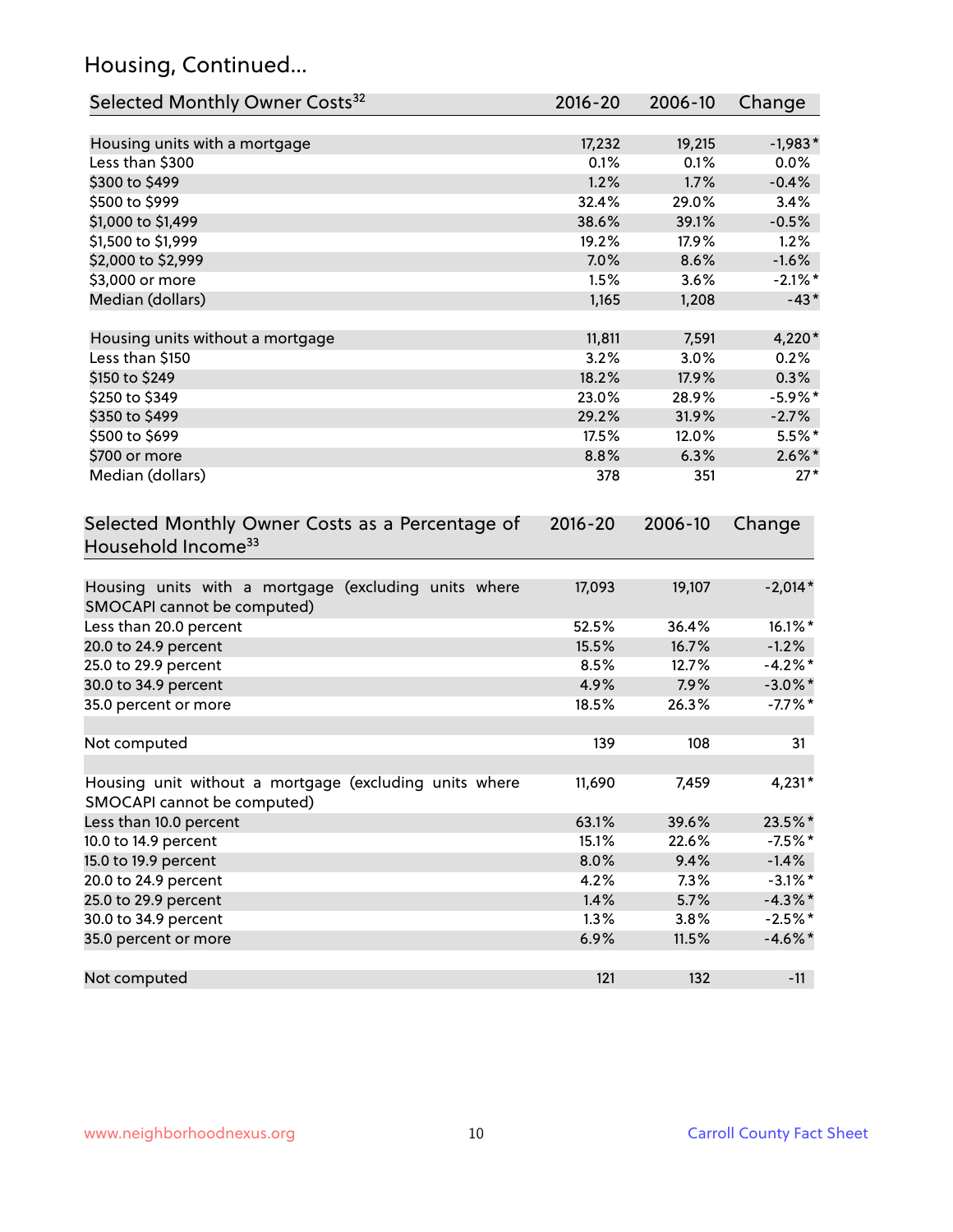## Housing, Continued...

| Gross Rent <sup>34</sup>                                                       | 2016-20            | $2006 - 10$      | Change           |
|--------------------------------------------------------------------------------|--------------------|------------------|------------------|
|                                                                                |                    |                  |                  |
| Occupied units paying rent                                                     | 12,281             | 11,569           | 712              |
| Less than \$200                                                                | 0.8%               | 1.4%             | $-0.6%$          |
| \$200 to \$499                                                                 | 9.8%               | 16.1%            | $-6.3\%$ *       |
| \$500 to \$749                                                                 | 20.9%              | 32.5%            | $-11.6\%$ *      |
| \$750 to \$999                                                                 | 32.3%              | 27.6%            | 4.7%             |
| \$1,000 to \$1,499                                                             | 30.7%              | 18.0%            | 12.7%*           |
| \$1,500 to \$1,999                                                             | 4.0%               | 2.9%             | 1.1%             |
| \$2,000 or more                                                                | 1.5%               | 1.4%             | 0.1%             |
| Median (dollars)                                                               | 901                | 749              | $152*$           |
| No rent paid<br>Gross Rent as a Percentage of Household Income <sup>35</sup>   | 872<br>$2016 - 20$ | 1,046<br>2006-10 | $-174$<br>Change |
|                                                                                |                    |                  |                  |
| Occupied units paying rent (excluding units where GRAPI<br>cannot be computed) | 12,014             | 11,421           | 593              |
| Less than 15.0 percent                                                         | 15.7%              | 12.5%            | $3.2\%$ *        |
| 15.0 to 19.9 percent                                                           | 18.2%              | 13.7%            | 4.5%*            |
| 20.0 to 24.9 percent                                                           | 13.0%              | 9.2%             | $3.8\%$ *        |
| 25.0 to 29.9 percent                                                           | 9.3%               | 9.4%             | $-0.1%$          |
| 30.0 to 34.9 percent                                                           | 7.7%               | 9.4%             | $-1.6%$          |
| 35.0 percent or more                                                           | 36.2%              | 46.0%            | $-9.8\%$ *       |
| Not computed                                                                   | 1,139              | 1,194            | $-55$            |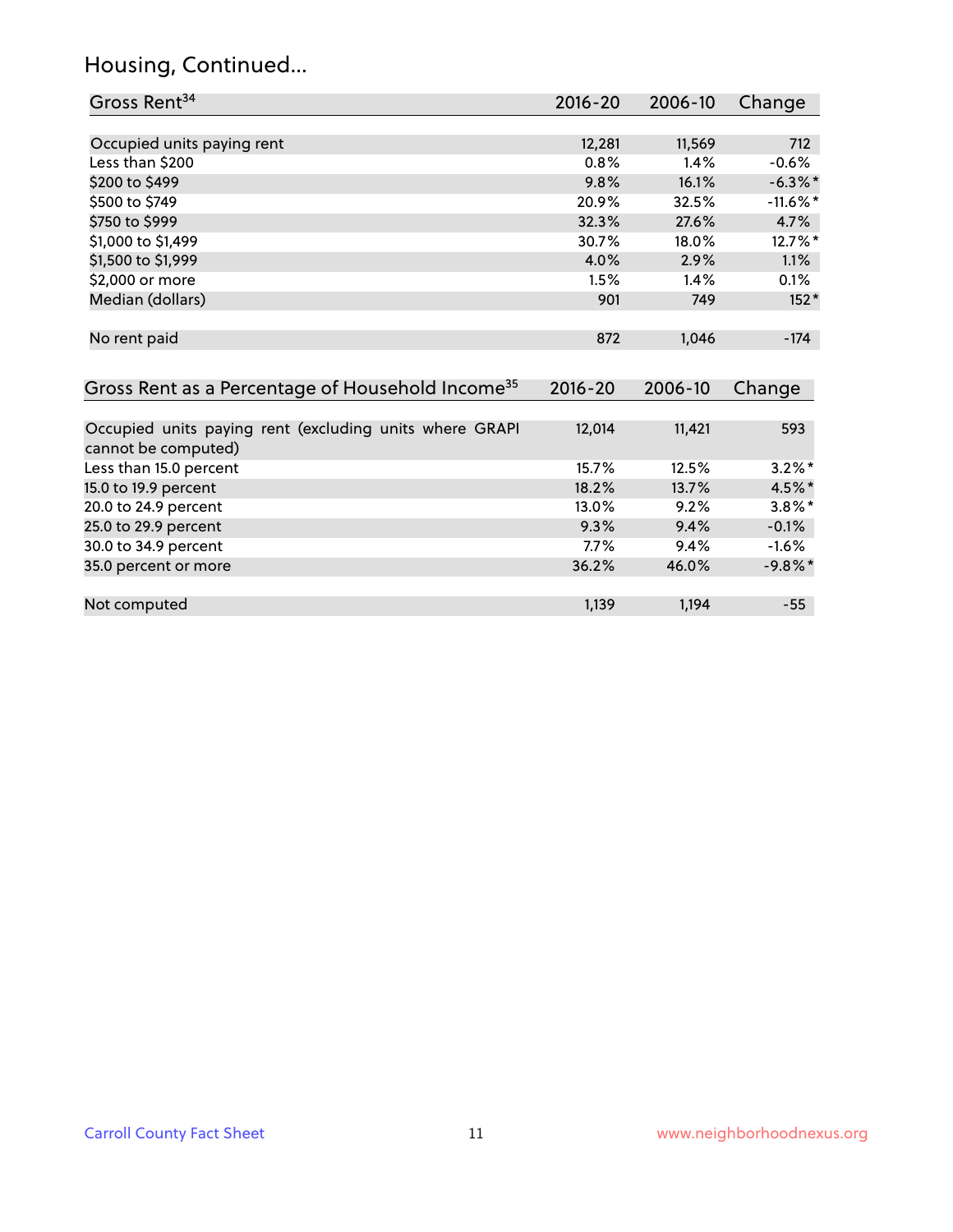## Community Involvement

| Voter Registration and Turnout <sup>36</sup> | 2020   |
|----------------------------------------------|--------|
|                                              |        |
| Active registered voters                     | 82,898 |
| Number voted in Presidential election        | 54,250 |
| Percent voted in Presidential election       | 65.4%  |

## Transportation

| Commuting to Work <sup>37</sup>           | 2016-20     | 2006-10 | Change     |
|-------------------------------------------|-------------|---------|------------|
|                                           |             |         |            |
| Workers 16 years and over                 | 52,848      | 46,993  | 5,855*     |
| Car, truck, or van - drove alone          | 79.6%       | 81.3%   | $-1.7%$    |
| Car, truck, or van - carpooled            | 11.8%       | 12.9%   | $-1.1%$    |
| Public transportation (excluding taxicab) | 0.4%        | 0.3%    | 0.2%       |
| Walked                                    | 1.3%        | 0.9%    | 0.3%       |
| Other means                               | 1.8%        | 2.4%    | $-0.6\%$   |
| Worked at home                            | 5.0%        | 2.1%    | $2.9\%$ *  |
| Mean travel time to work (minutes)        | 29.4        | 28.7    | 0.7        |
|                                           |             |         |            |
| Vehicles Available <sup>38</sup>          | $2016 - 20$ | 2006-10 | Change     |
| Occupied housing units                    | 42,196      | 39,421  | $2,775*$   |
| No vehicles available                     | 3.9%        | 5.5%    | $-1.6\%$ * |
| 1 vehicle available                       | 28.0%       | 29.9%   | $-1.9\%$   |
| 2 vehicles available                      | 38.1%       | 37.5%   | $0.6\%$    |
| 3 or more vehicles available              | 30.0%       | 27.1%   | $2.9\%$ *  |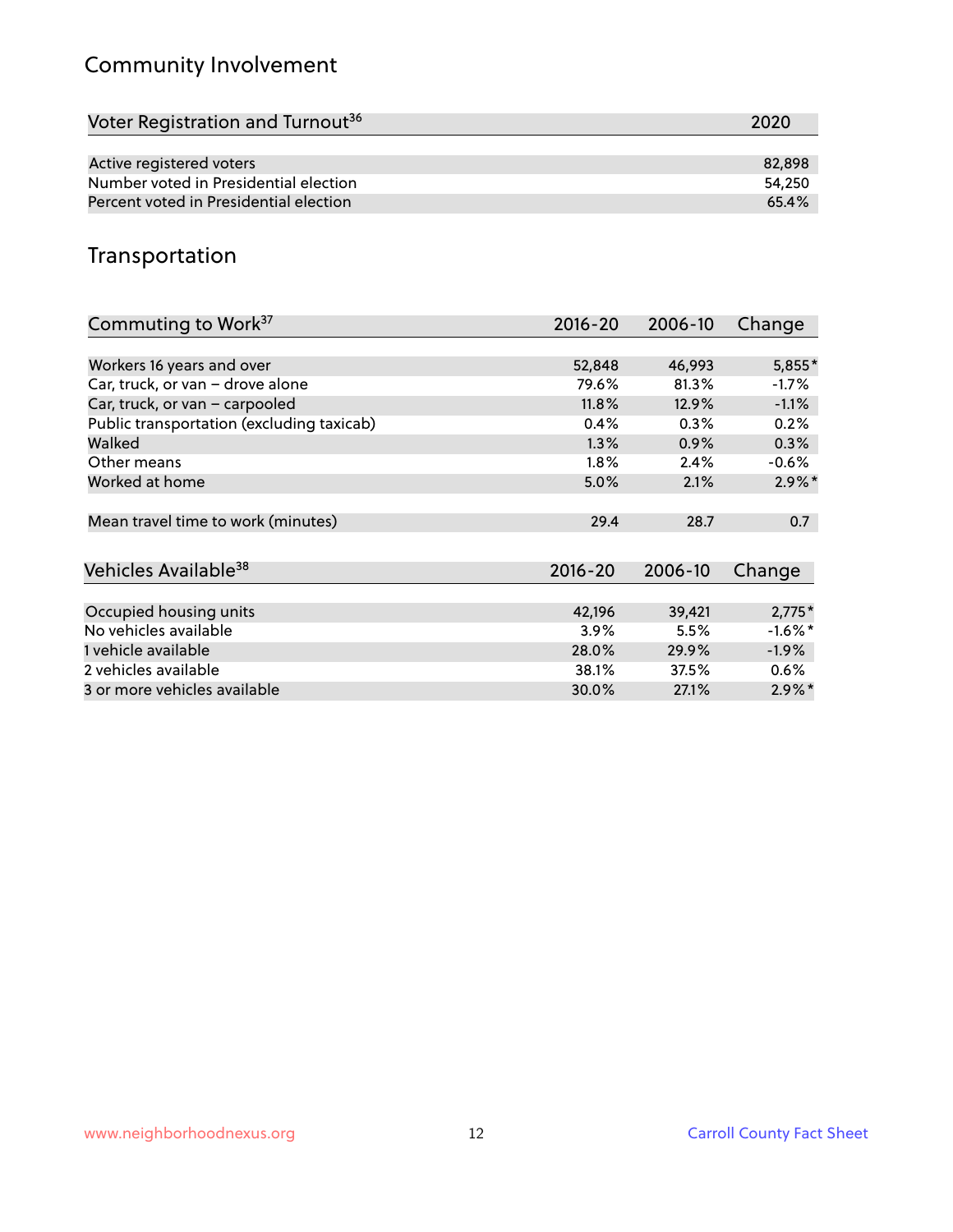#### Health

| Health Insurance coverage <sup>39</sup> | 2016-20 |
|-----------------------------------------|---------|
|-----------------------------------------|---------|

| Civilian Noninstitutionalized Population                | 117,487 |
|---------------------------------------------------------|---------|
| With health insurance coverage                          | 88.1%   |
| With private health insurance coverage                  | 66.9%   |
| With public health coverage                             | 32.5%   |
| No health insurance coverage                            | 11.9%   |
| Civilian Noninstitutionalized Population Under 19 years | 30,425  |
| No health insurance coverage                            | 4.8%    |
| Civilian Noninstitutionalized Population 19 to 64 years | 71,173  |
| In labor force:                                         | 53,593  |
| Employed:                                               | 50,364  |
| With health insurance coverage                          | 84.9%   |
| With private health insurance coverage                  | 47.8%   |
| With public coverage                                    | 5.8%    |
| No health insurance coverage                            | 15.1%   |
| Unemployed:                                             | 3,229   |
| With health insurance coverage                          | 61.9%   |
| With private health insurance coverage                  | 47.8%   |
| With public coverage                                    | 14.9%   |
| No health insurance coverage                            | 38.1%   |
| Not in labor force:                                     | 17,580  |
| With health insurance coverage                          | 79.2%   |
| With private health insurance coverage                  | 50.6%   |
| With public coverage                                    | 35.5%   |
| No health insurance coverage                            | 20.8%   |

# **Health Factors Most Recent** And The Control of the Control of The Control of The Control of The Control of The Control of The Control of The Control of The Control of The Control of The Control of The Control of The Contr

| Premature Death (YPLL before age 75 per 100,000 population, age-adjusted) <sup>40</sup> | 9,677.9 |
|-----------------------------------------------------------------------------------------|---------|
| Average number of Physically Unhealthy Days <sup>41</sup>                               | 4.7     |
| Average number of Mentally Unhealthy Days <sup>42</sup>                                 | 5.5     |
| Low Birthweight Births <sup>43</sup>                                                    | 8.3%    |
| Diabetes Prevalence <sup>44</sup>                                                       | 11.8%   |
| HIV Prevalence (per 100,000 population) <sup>45</sup>                                   | 271.1   |
| Rate, Deduplicated ER Visits for Asthma, Ages 0-17 <sup>46</sup>                        | 641.1   |